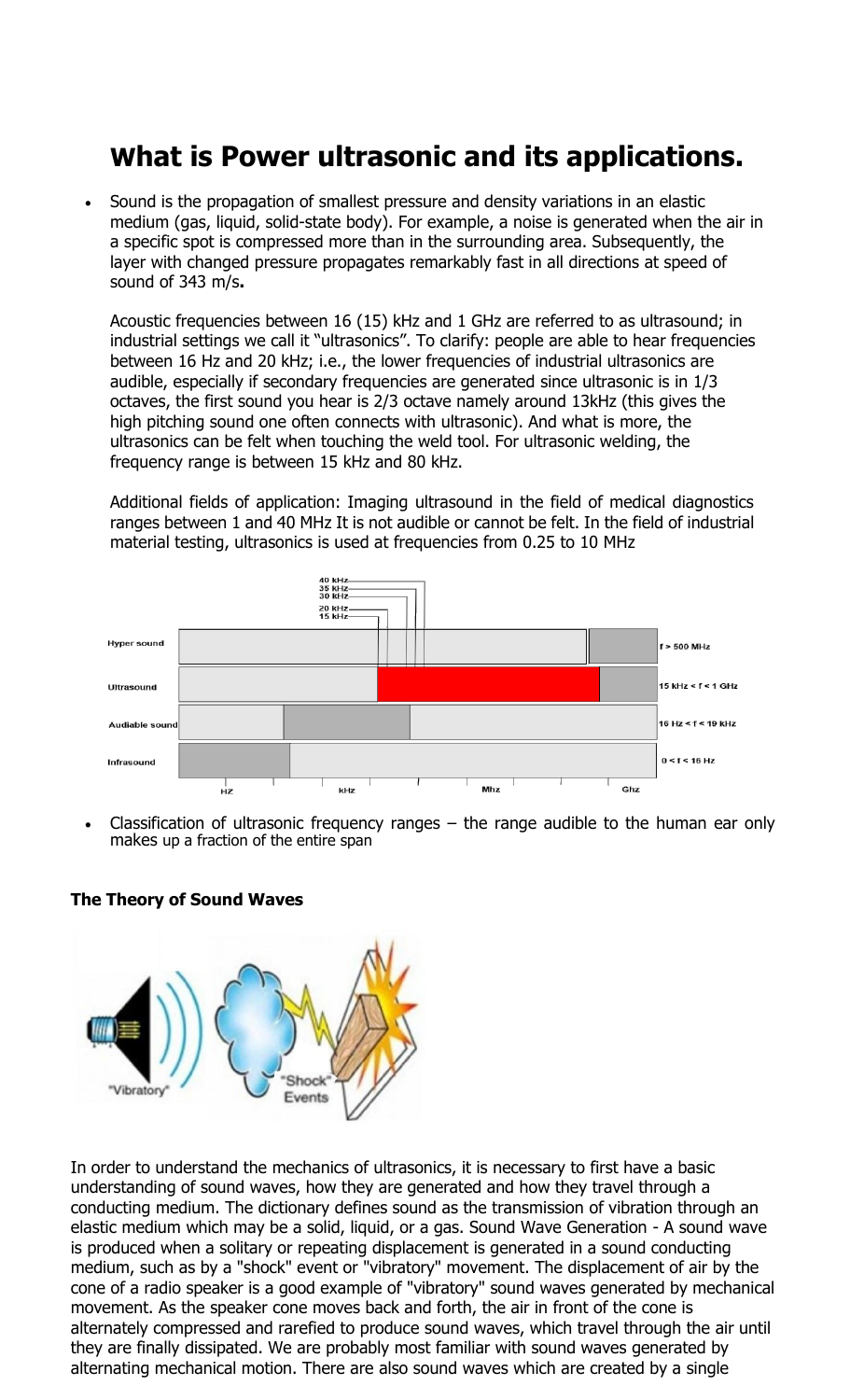"shock" event. An example is thunder which is generated as air instantaneously changes volume as a result of an electrical discharge (lightning). Another example of a shock event might be the sound created as a wooden board falls with its face against a cement floor. Shock events are sources of a single compression wave which radiates from the source.

### **The Nature of Sound Waves**



The diagram above uses the coils of a spring similar to a Slinky toy to represent individual molecules of a sound conducting medium. The molecules in the medium are influenced by adjacent molecules in much the same way that the coils of the spring influence one another. The source of the sound in the model is at the left. The compression generated by the sound source as it moves propagates down the length of the spring as each adjacent coil of the spring pushes against its neighbor. It is important to note that, although the wave travels from one end of the spring to the other, the individual coils remain in their same relative positions, being displaced first one way and then the other as the sound wave passes. As a result, each coil is first part of a compression as it is pushed toward the next coil and then part of a rarefaction as it recedes from the adjacent coil. In much the same way, any point in a sound conducting medium is alternately subjected to compression and then rarefaction. At a point in the area of a compression, the pressure in the medium is positive. At a point in the area of a rarefaction, the pressure in the medium is negative.

# **How does ultrasonics vibrations work?**

## **Ultrasonic vibrations are mechanical longitudinal waves that**

- Achieve deformation in plastic materials
- Cause friction between molecules

The resulting friction heat generates a melt that bonds the joining partners within the molecules.

### **Friction occurs due to impedances in the material, absorption and reflection of the mechanical vibration:**

- Internal friction in the molecule bond  $=$  dissipative work
- External friction between joining materials = surface friction



Thermographic illustration of temperature increases during welding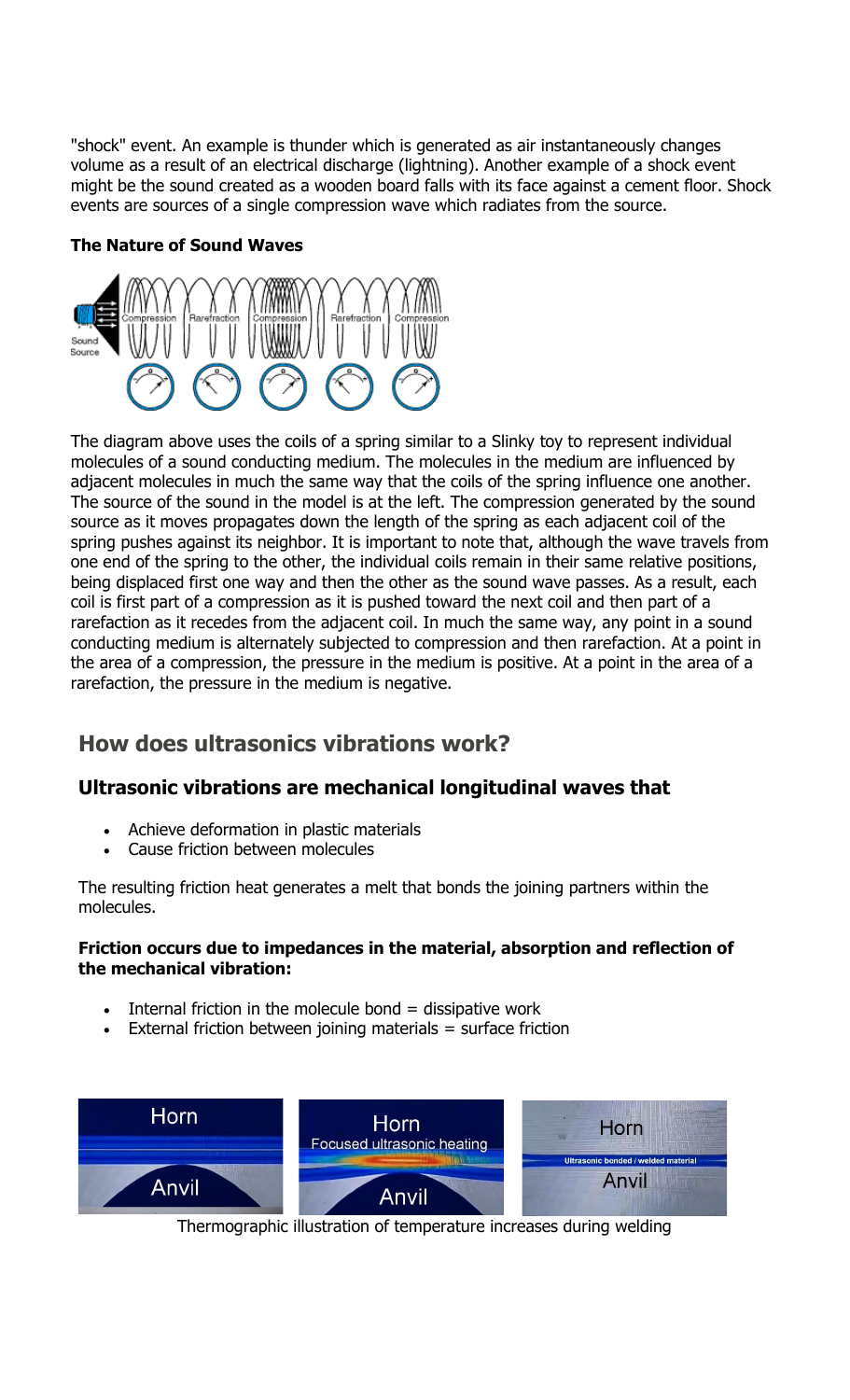# **Vibration – amplitude – frequency**

During the ultrasonic welding process mechanical vibrations with defined amplitude, force and duration are applied to the materials to be welded. Due to intermolecular and surface friction heat is generated and melts the material.

The core of the ultrasonic welding system is the stack. It is made up of the piezoelectric converter, the booster (amplitude transformer) and the sonotrode. The stack contracts and expands with the ultrasonic frequency. The resulting vibrations are longitudinal waves. The travel of the weld tool, meaning the distance between the peak position and the zero position, is referred to as amplitude - in ultrasonic welding the amplitude is between 5 and 50 μm.



### **The wave length λ is calculated from the sound velocity, which is a material characteristic, and the frequency.**

#### • **Definition of amplitude**

The amplitude a is defined as half the oscillation amplitude, i.e. from zero to peak value. Unit: Micrometer [µm]

#### • **Definition of frequency**

The frequency f is the number of cycles per unit of time Unit: Hertz [Hz] is 1 electrical wave length per second.

#### • **Definition of wave length**

The wave length l (Lambda) is the distance between two equal states along a wave.



## **Schematic diagram of the sonotrode movement What is ultrasonic welding?**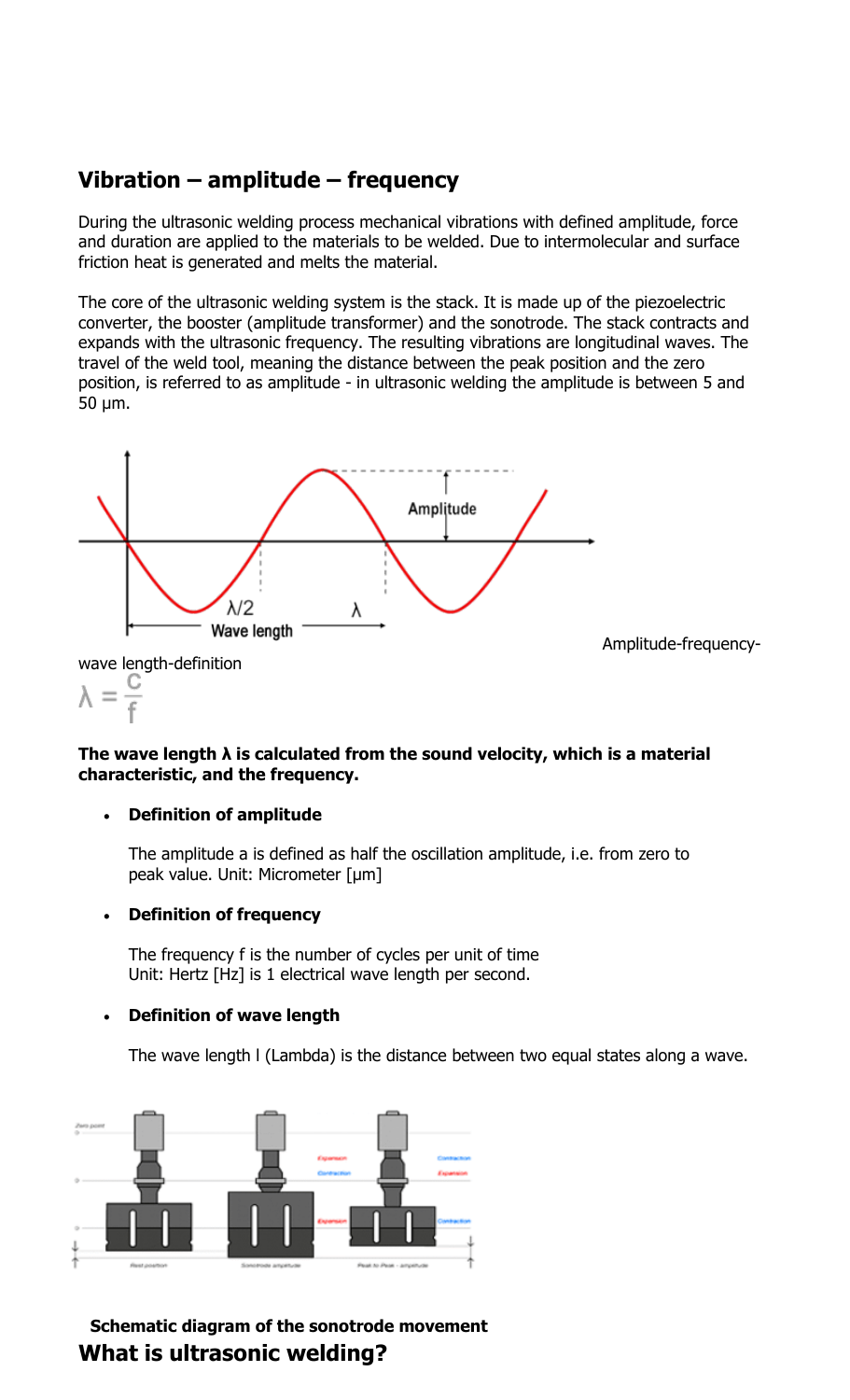Ultrasonic welding of thermoplastic materials is a weld technology utilizing mechanical vibrations to generate heat due to molecular friction. These vibrations excite the molecules in the plastic so that they start moving. The plastic becomes soft and starts melting. The components are bonded by cohesive or form-fit joints After a short hold time under pressure, they are firmly joined molecularly.

# **Ultrasonic plastic welding technology**

Ultrasonic joining technology has been established as joining method for technical thermoplastic materials in a large variety of applications throughout the plasticprocessing industry, since 1961.

### **Due to:**

- high process speeds
- repeatable weld results

the technology is preferred for high-volume production in the **automotive**, **electrical**, **medical**, **packaging**, **hygiene**, and **filter industry**.

Good bonding quality in terms of strength, tightness and visual appearance are particularly achieved if the part material and design is suited for the ultrasonic process. This means that from the beginning they must be designed such that ultrasonic waves are focused in the weld zone.

• **The factors below control the weld process:**



#### **The ultrasonic welding system**

The complete ultrasonic welding system is composed of active and passive components. The active components generate the vibrations, transfer them, and apply them into the weld parts the passive components absorb the resulting forces, maintain the parts in position, and particularly support the weld joint.

The converter, booster, and sonotrode are combined to form what is referred to as stack.

The fully digital ultrasonic generator uses the supply voltage to generate high voltage in the respectively required ultrasonic frequency. All data relevant for the weld process are precisely measured and analyzed. The generator protects the vibrating system from overload, keeps the amplitude (tool movement) at a constant level, and compensates for the changing vibrating behavior of different weld tools.

The converter represents the interface between the electrical and the mechanical area. Utilizing the inverse piezoelectric effect, it converts the electrical oscillation to mechanical longitudinal vibration and transfers it to the booster or the sonotrode.

The amplitude transformer, often referred to as booster, increases or reduces the amplitude coming from the converter. Being suspended at nodal plain, the booster can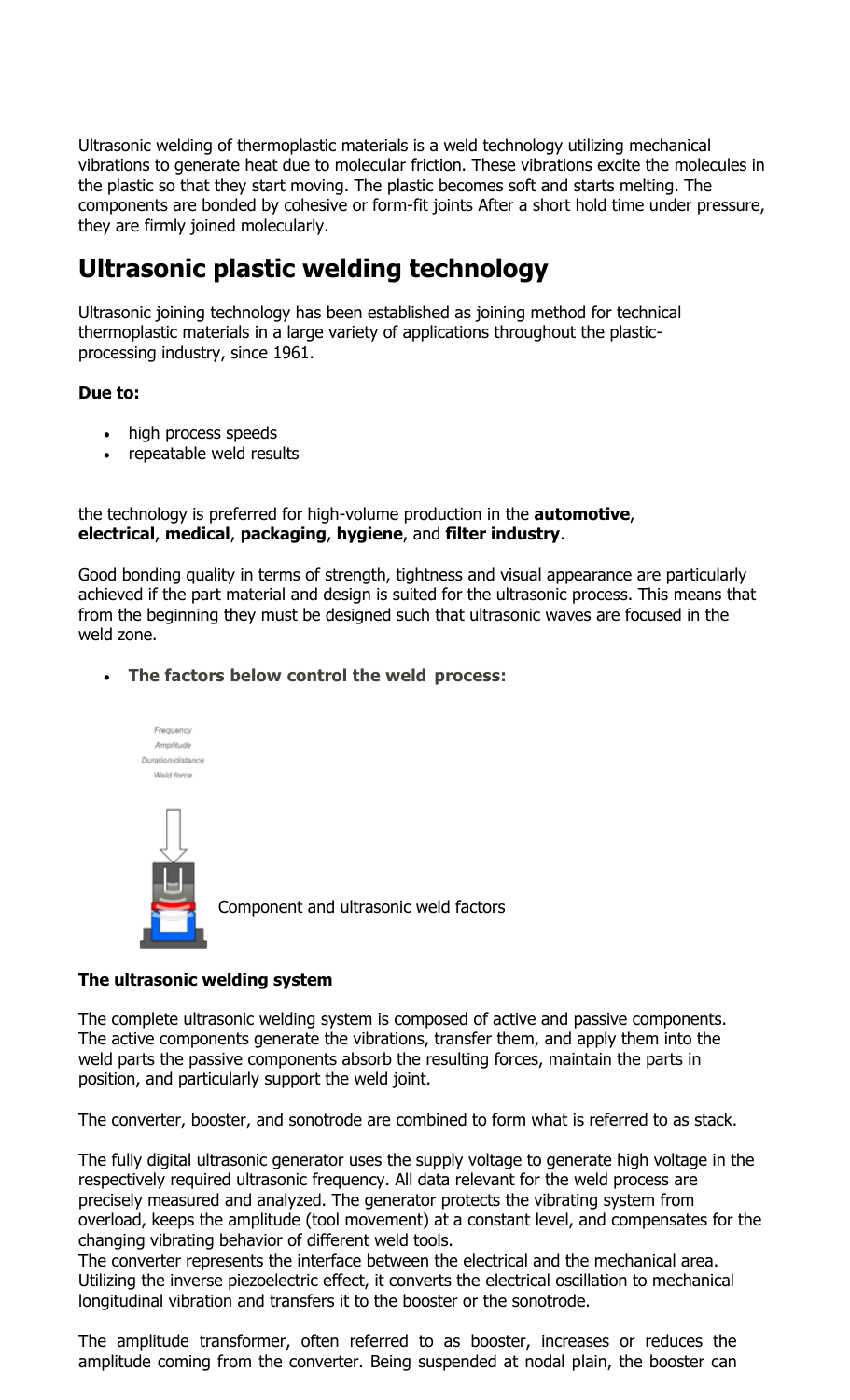also be used for vibration-free support of the stack in the ultrasonic welding machine and for transmission of forces.

The sonotrode being the actual active weld tool, transmits the mechanical vibrations into the part; i.e. it launches the ultrasonic vibration. Depending on its design geometry, the sonotrode can either increase or reduce the amplitude.

The stack is always adapted and optimized with regard to the plastic material and the geometry of the part's contact.

Stack, comprising the converter, booster and sonotrode / horn



# **Ultrasonic plastic welding**

The secret of ultrasonic plastic welding is focusing the ultrasound with an energy director. In this way, it is possible to generate heat and subsequently melt, restricted to a locally defined area, while using only little energy. Large-area contact surfaces are counterproductive; they require high power and only achieve undefined joining areas with poor strength.

### **Energy focusing is achieved by:**

- the energy director (ED)
- sonotrode / horn design
- contouring of the anvil or sonotrode / horn profile
- part before and after welding

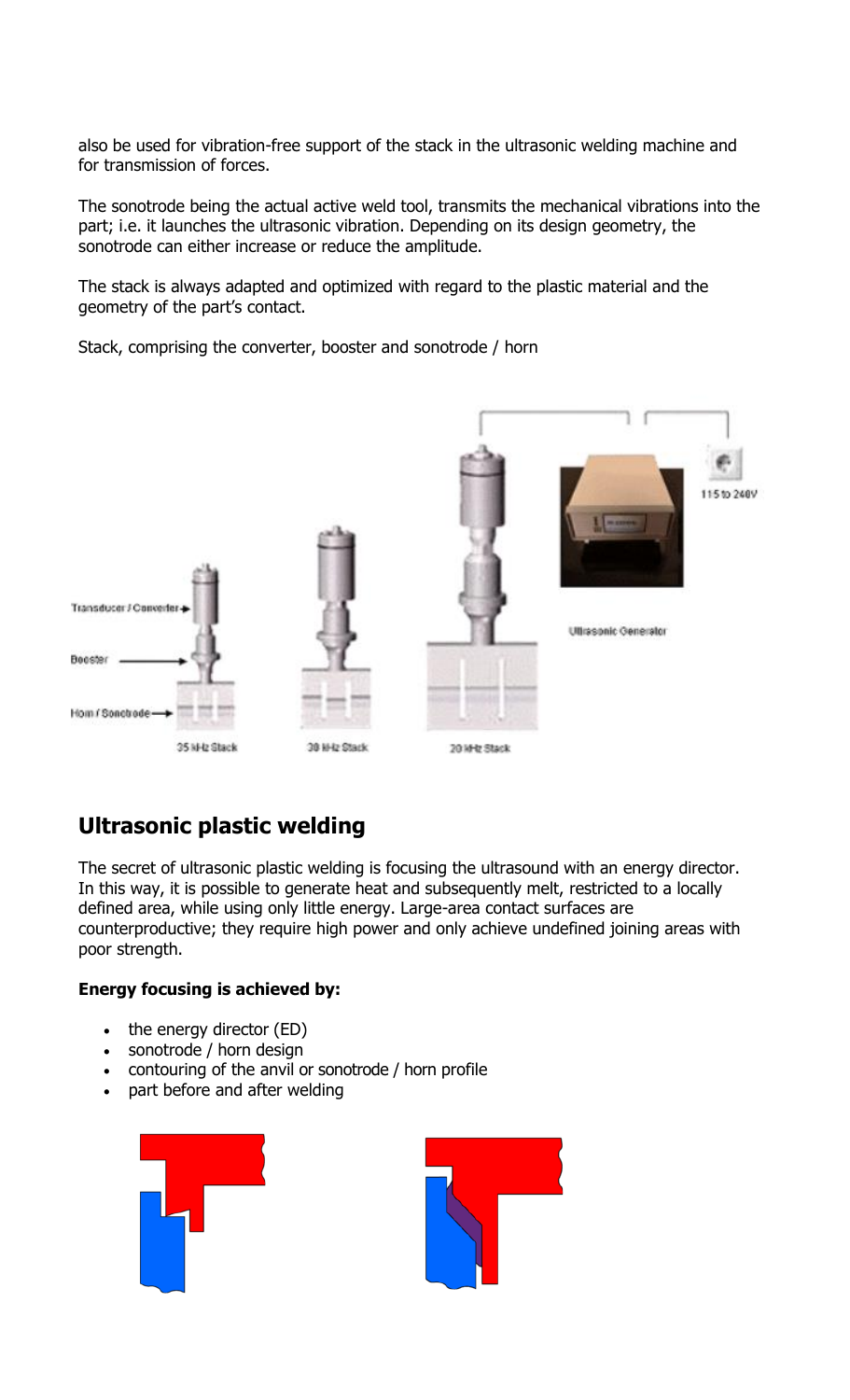Possibilities of energy focusing due to variations in the joint design / spot welding Possibilities of energy focusing due to variations in sonotrode / horn design / staking





Focusing by the **sonotrode / horn shape** (weld tool); e.g. during the ultrasonic staking process, the sonotrode assumes the task of energy concentration. The centering tip serves as melting initiation aid.





Possibilities of energy focusing due to variations in anvil structures or in the sonotrode / horn

Focusing by means of **contouring of the anvil or in sonotrode / horn structure** for web materials such as film, cardboard, and nonwovens. Local deformation is achieved by anvil or sonotrode / horn contours.

**This is an example of a tongue -and- groove weld:**



o Unwelded condition Welded condition



Ultrasonic welding was original by luck invented by Robert Soloff in 1961, where he was working in a bio lab, and by accident he came to melt a plastic welding cup with the horn.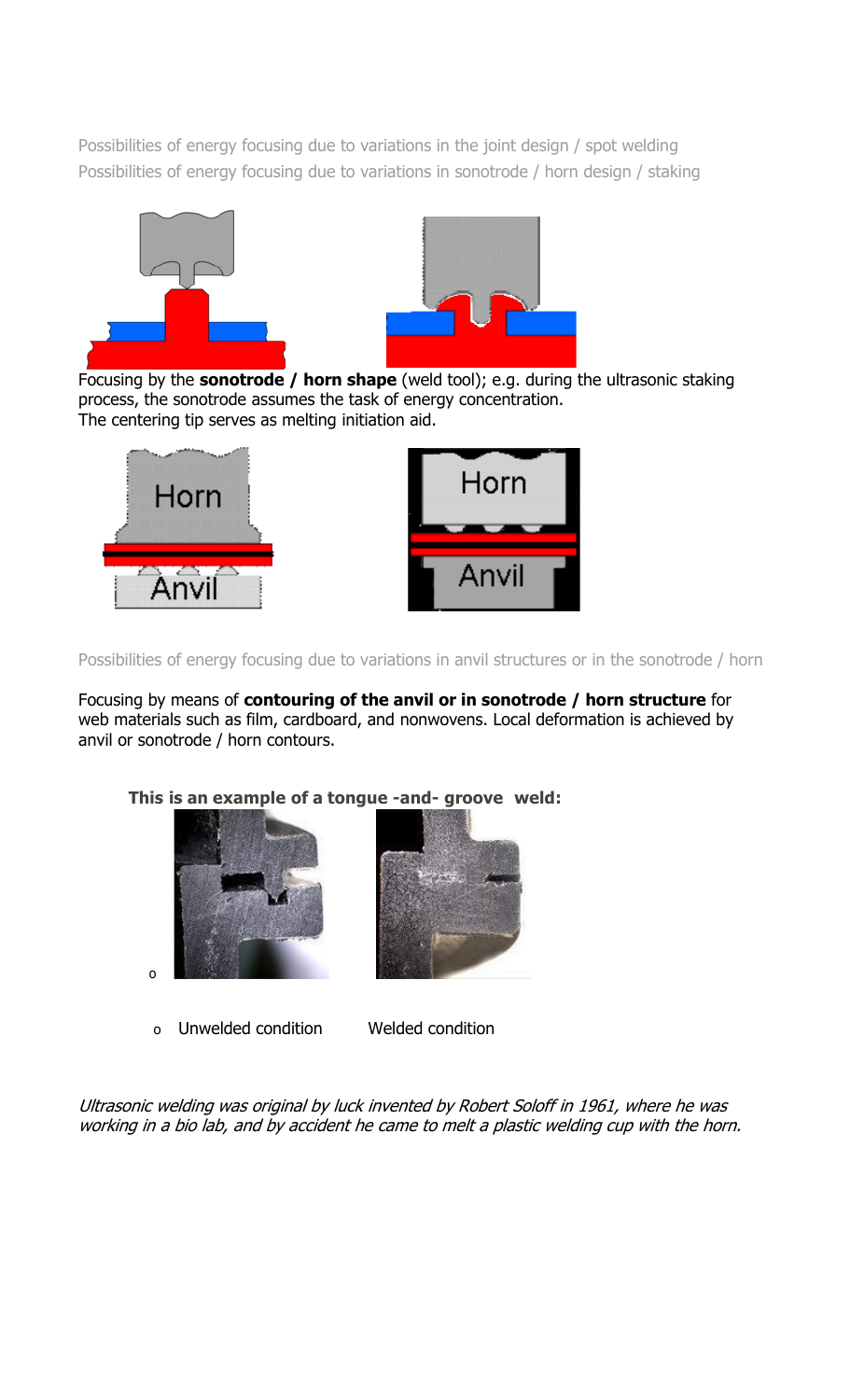# **Ultrasonic Metal welding**



Ultrasonic welding has been used to join metal materials for decades.

Ultrasonic metal welding is a solid-state bonding process in which ultrasonic vibrations create friction-like motion between two surfaces, causing deformation and shearing of asperities to bring metal-to-metal contact and bonding.

In ultrasonic metal welding, dissimilar materials are joined together without the use of applied heat or electric current passing through components.

Ultrasonic energy can weld through contaminates to create a clean seal while providing increased quality and control. To achieve a high-quality seal, one part is held stationary while the second part is compressed beneath a vibrating sonotrode / horn. The material reaches a plastic state where molecules mix between the two parts, bonding the materials.

Applications include the electrical/electronic, automotive, aerospace, and medical products industries.

While most metals and many dissimilar combinations can be ultrasonically welded, the widest uses involve the softer alloys of copper, aluminum, and nickel.

### **Ultrasonic Metal welding systems are composed of the same basic elements:**

A Ultrasonic press to put the two parts to be ultrasonic assembled under pressure, the press can be:

to be able to have a controlled moment for the ultrasonic process, like Ultrasonic Metal Welding, Ultrasonic Metal Cutting, Solar panel welder ultrasonic rotating metal welder ect. and are in 98% of the times used direct Horizontal on the part.

A ultrasonic nest or ultrasonic anvil where the parts are placed and allowing the high frequency ultrasonic vibration to be directed to the interfaces.

An ultrasonic stack composed of a ultrasonic converter or ultrasonic piezoelectric transducer, an optional ultrasonic booster and a ultrasonic sonotrode / Horn.

All three elements of the ultrasonic stack are specifically tuned to resonate at the same exact ultrasonic frequency (Typically 15, 20, 25, 30, 35 or 40 kHz)

Converter: Converts the electrical signal into a mechanical ultrasonic vibration.

Ultrasonic Booster: Modifies the amplitude of the vibration. It is also used in standard systems to clamp the ultrasonic stack in the ultrasonic press.

Ultrasonic Sonotrode / Horn: Applies the mechanical vibration to the parts to be welded.

An electronic ultrasonic generator (US: Power supply) delivering a high-power AC signal with frequency matching the ultrasonic resonance frequency of the stack.A controller controlling the movement of the press and the delivery of the ultrasonic energy.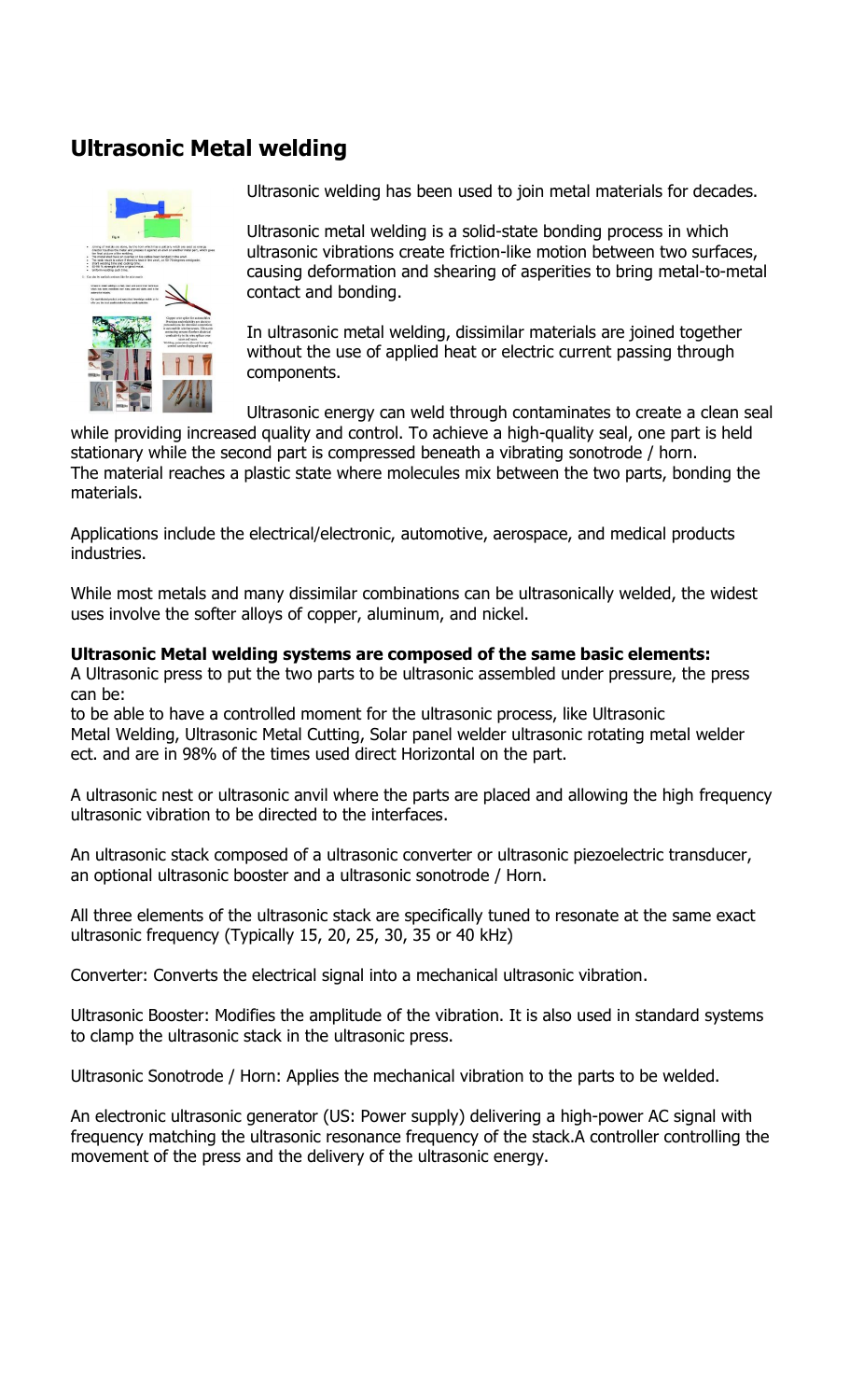# **Ultrasonic Cleaning / Cavitation /Dry-cleaning**

### **What is Ultrasonic cleaning**



The frequencies used for ultrasonic cleaning range from 20,000 cycles per second or kilohertz (kHz) to over 100,000 KHz. The most commonly used frequencies for industrial cleaning are those between 20 kHz and 50KHz.

Frequencies above 50KHz are more commonly used in small tabletop ultrasonic cleaners such as those found in jewelry stores and dental offices.

## **Cavitation and Implosion**



**Cavitation** is a phenomenon in which the static pressure of the liquid reduces to below the liquid's vapour pressure, leading to the formation of small vapor-filled cavities in the liquid. When subjected to higher pressure, these cavities, called "bubbles" or "voids", collapse and can generate shock waves that may damage machinery. These shock waves are strong when they are very close to the imploded bubble, but rapidly weaken as they propagate away from the implosion.

Cavitation is the rapid formation and collapse of millions of tiny bubbles (or cavities) in a liquid. Cavitation is produced by the alternating high- and low-pressure waves generated by high frequency (ultrasonic) sound. During the low-pressure phase, these bubbles grow from microscopic size until, during the high-pressure phase, they are compressed and implode.

Cavitation is a significant cause of wear in some engineering contexts. Collapsing voids that implode near to a metal surface cause cyclic stress through repeated implosion. This results in surface fatigue of the metal causing a type of wear also called "cavitation". The most common examples of this kind of wear are to pump impellers, and bends where a sudden change in the direction of liquid occurs. Cavitation is usually divided into two classes of behavior: inertial (or transient) cavitation and non-inertial cavitation.

The process in which a void or bubble in a liquid rapidly collapses, producing a shock wave, is called inertial cavitation. Inertial cavitation occurs in nature in the strikes of mantis shrimps and pistol shrimps, as well as in the vascular tissues of plants. In man-made objects, it can occur in control valves, pumps, propellers and impellers.

Non-inertial cavitation is the process in which a bubble in a fluid is forced to oscillate in size or shape due to some form of energy input, such as an acoustic field. Such cavitation is often employed in ultrasonic cleaning baths and can also be observed in pumps, propellers, etc.

Since the shock waves formed by collapse of the voids are strong enough to cause significant damage to parts, cavitation is typically an undesirable phenomenon in machinery (although desirable if intentionally used, for example, to sterilize contaminated surgical instruments,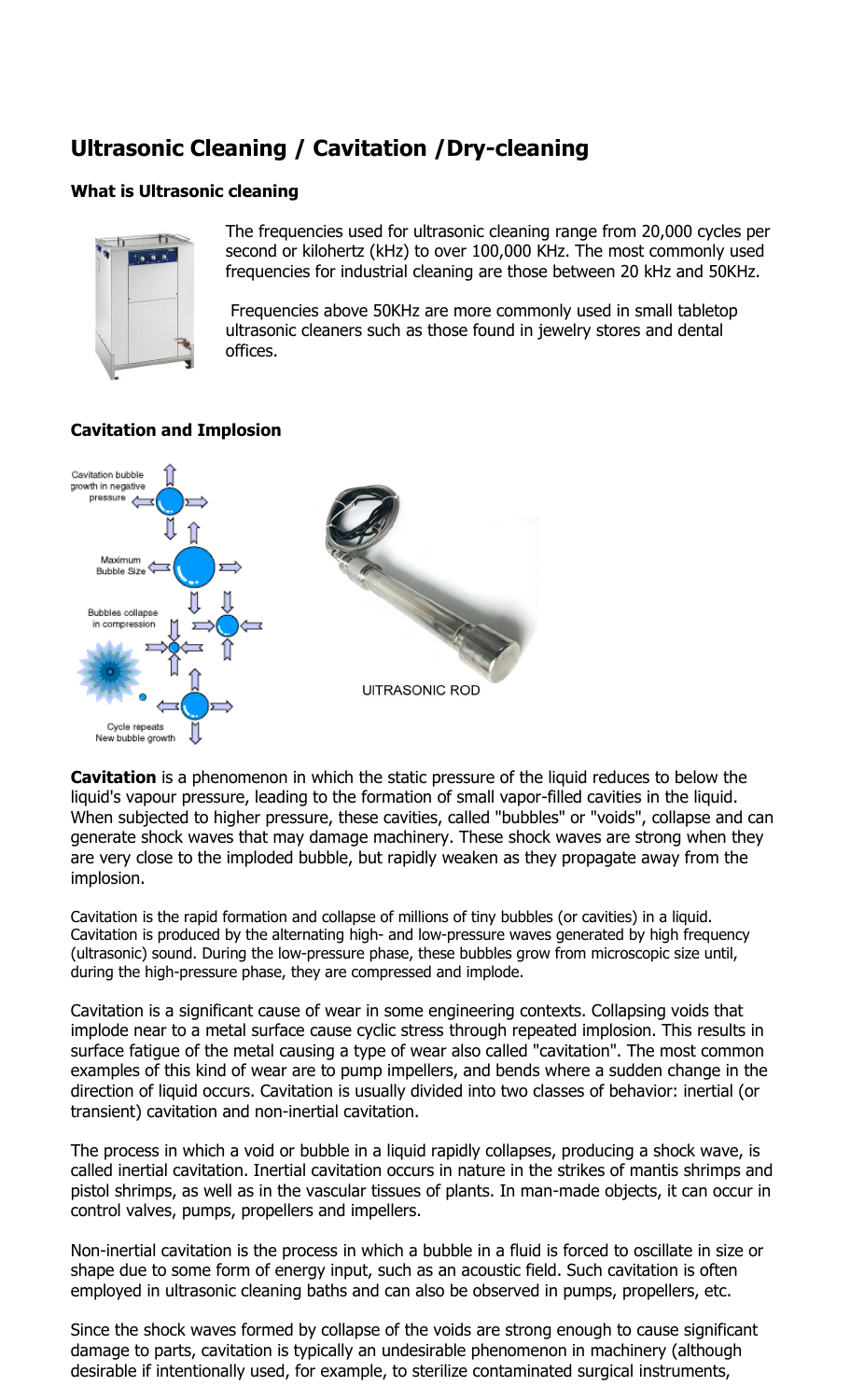break down pollutants in water purification systems, emulsify tissue for cataract surgery or kidney stone lithotripsy, or homogenize fluids). It is very often specifically avoided in the design of machines such as turbines or propellers, and eliminating cavitation is a major field in the study of fluid dynamics. However, it is sometimes useful and does not cause damage when the bubbles collapse away from machinery, such as in super cavitation.

In elastic media such as air and most solids, there is a continuous transition as a sound wave is transmitted. In non-elastic media such as water and most liquids, there is continuous transition as long as the amplitude or "loudness" of the sound is relatively low. As amplitude is increased, however, the magnitude of the negative pressure in the areas of rarefaction eventually becomes sufficient to cause the liquid to fracture because of the negative pressure, causing a phenomenon known as cavitation. Cavitation "bubbles" are created at sites of rarefaction as the liquid fractures or tears because of the negative pressure of the sound wave in the liquid. As the wave fronts pass, the cavitation "bubbles" oscillate under the influence of positive pressure, eventually growing to an unstable size. Finally, the violent collapse of the cavitation "bubbles" results in implosions, which cause shock waves to be radiated from the sites of the collapse. The collapse and implosion of myriad cavitation "bubbles" throughout an ultrasonically activated liquid result in the effect commonly associated with ultrasonics. It has been calculated that temperatures in excess of 10,000°F and pressures in excess of 10,000 PSI are generated at the implosion sites of cavitation bubbles.

**Benefits of Ultrasonics in the Cleaning and Rinsing Processes** Cleaning in most instances requires that a contaminant be dissolved (as in the case of a soluble soil), displaced (as in the case of a non-soluble soil) or both dissolved and displaced (as in the case of insoluble particles being held by a soluble binder such as oil or grease). The mechanical effect of ultrasonic energy can be helpful in both speeding dissolution and displacing particles. Just as it is beneficial in cleaning, ultrasonics is also beneficial in the rinsing process. Residual cleaning chemicals are removed quickly and completely by ultrasonic rinsing. In removing a contaminant by dissolution, it is necessary for the solvent to come into contact with and dissolve the contaminant. The cleaning activity takes place only at the interface between the cleaning chemistry and the contaminant.

Ultrasonic cavitation and implosion effectively displace the saturated layer to allow fresh chemistry to come into contact with the contaminant remaining to be removed. This is especially beneficial when irregular surfaces or internal passageways are to be cleaned.

#### **What is "degassing", and why should it be done?**

"Degassing" is the initial removal of gases present in the solution. Useful cavitation occurs after gasses have been removed from the cleaning solution, (here you after hear a load noise when the ultrasonic batch stats) leaving a vacuum in the formed bubble. When the high-pressure wave hits the bubble wall, the bubble collapses; it is the energy released by this collapse that will assist a detergent in breaking the bonds between parts and their soils.

#### **What ultrasonic dry cleaning, and why should it be done?**

Ultrasonic dry cleaning, is a process where you vibrate the tool without any fluids. This is specially usefully, when you have a large tool / mold placed inside a machine. The generator is a sweep type generator, that will sweep over several frequencies (explained later in

this document). This way the whole tool will vibrate with ultrasonic and the unwanted parts will be removed from the tool / mold, without having any dead spots (standing waves) anywhere on the tool / mold.

The advantage is that you can clean out small holes or burned on parts without removing the tool / mold from the machine.

Disadvantage is that you need to have the ultrasonic transducer connected to the tool / mold in order to be able to do this.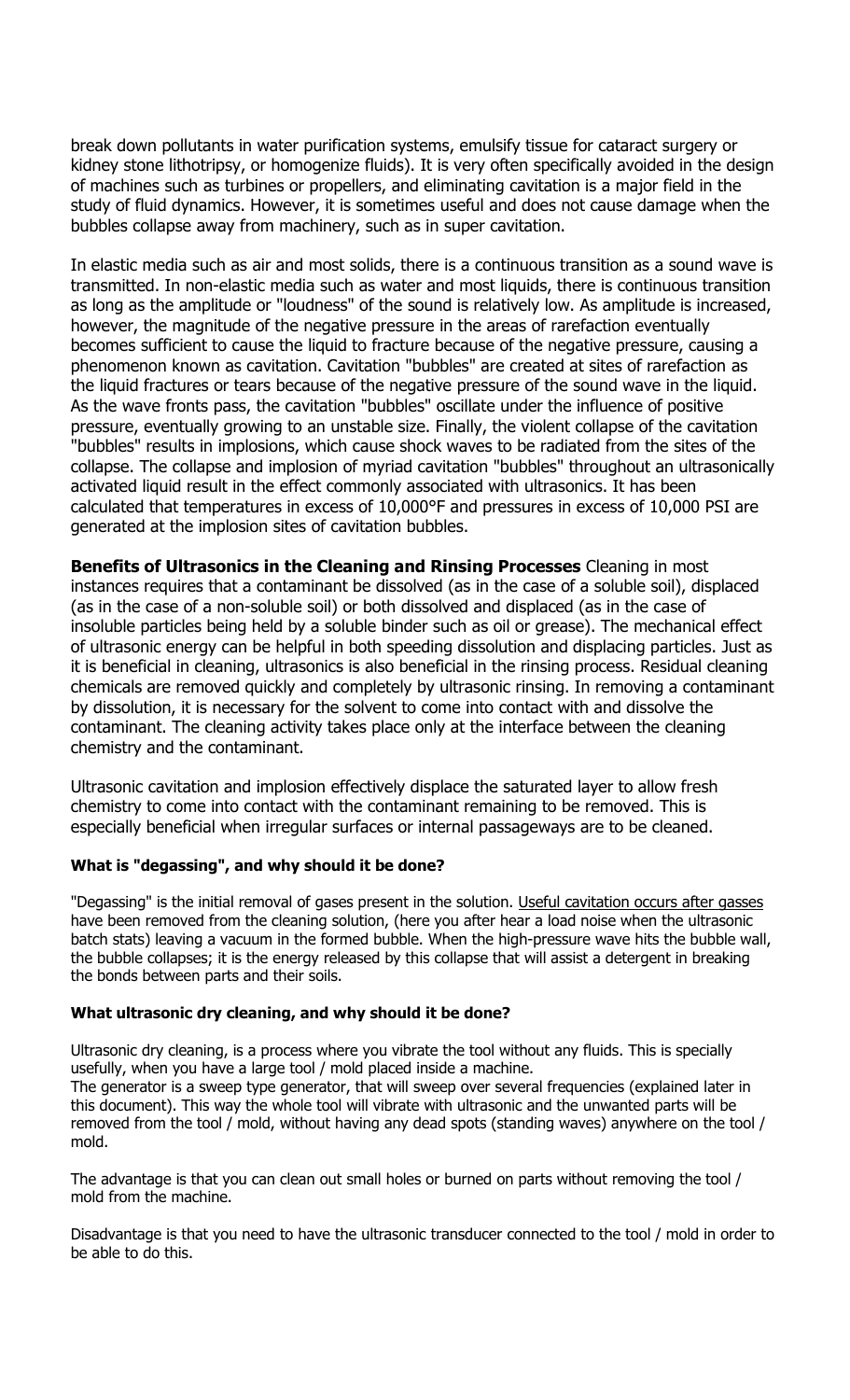# **Cavitation / Homogenizing**



Ultrasonic Cavitation in Liquids Ultrasonic waves of high intensity ultrasound generate cavitation in liquids. Cavitation causes extreme effects locally, such as liquid jets of up to 1000km/hour, pressures of up to 2000atm and temperatures of up to 5000 Kelvin. About ultrasonic cavitation Ultrasonic waves of high intensity ultrasound generate cavitation in liquids. When sonicating liquids at high intensities, the sound waves that propagate into the liquid media result in alternating high-pressure (compression) and lowpressure (rarefaction) cycles, with rates depending on the frequency.

During the low-pressure cycle, high-intensity ultrasonic waves create small vacuum bubbles or voids in the liquid. When the bubbles attain a volume at which they can no longer absorb energy, they collapse violently during a high-pressure cycle. This phenomenon is termed cavitation. During the implosion very high temperatures (approx. 5,000K) and pressures (approx. 2,000atm) are reached locally. The implosion of the cavitation bubble also results in liquid jets of up to 280m/s velocity.

# **Homogenizing**



In industry, cavitation is often used to homogenize, or mix and break down, suspended particles in a colloidal liquid compound such as paint mixtures or milk. Many industrial mixing machines are based upon this design principle. It is usually achieved through

impeller design or by forcing the mixture through an annular opening that has a narrow entrance orifice with a much larger exit orifice. In the latter case, the drastic decrease in pressure as the liquid accelerates into a larger volume induces cavitation. This method can be controlled with hydraulic devices that control inlet orifice size, allowing for dynamic adjustment during the process, or modification for different substances. The surface of this type of mixing valve, against which surface the cavitation bubbles are driven causing their implosion, undergoes tremendous mechanical and thermal localized stress; they are therefore often constructed of super-hard or tough materials such as stainless steel, Stellite, or even polycrystalline diamond (PCD).

Cavitating water purification devices have also been designed, in which the extreme conditions of cavitation can break down pollutants and organic molecules. Spectral analysis of light emitted in [sonochemical reactions](https://en.wikipedia.org/wiki/Sonochemistry) reveal chemical and plasma-based mechanisms of energy transfer. The light emitted from cavitation bubbles is termed sonoluminescence.

Use of this technology has been tried successfully in alkali refining of vegetable oils.

Hydrophobic chemicals are attracted underwater by cavitation as the pressure difference between the bubbles and the liquid water forces them to join together. This effect may assist in protein folding.

# **Ultrasonic defoaming**



Foam is a multiphase medium generally produced as an unwanted byproduct in many industrial processes. Conventional defoaming methods use mechanical, thermal, electrical, or chemical effects. Chemical methods, using antifoam agents, are the most effective, but they also contaminate the process. A better method is the use of airborne ultrasonic radiation, which offers a clean means of breaking foams without making contact with the liquid. This chapter deals with the mechanisms and effects of ultrasonic waves for use in foam destruction and reviews the ultrasonic defoaming systems currently in use.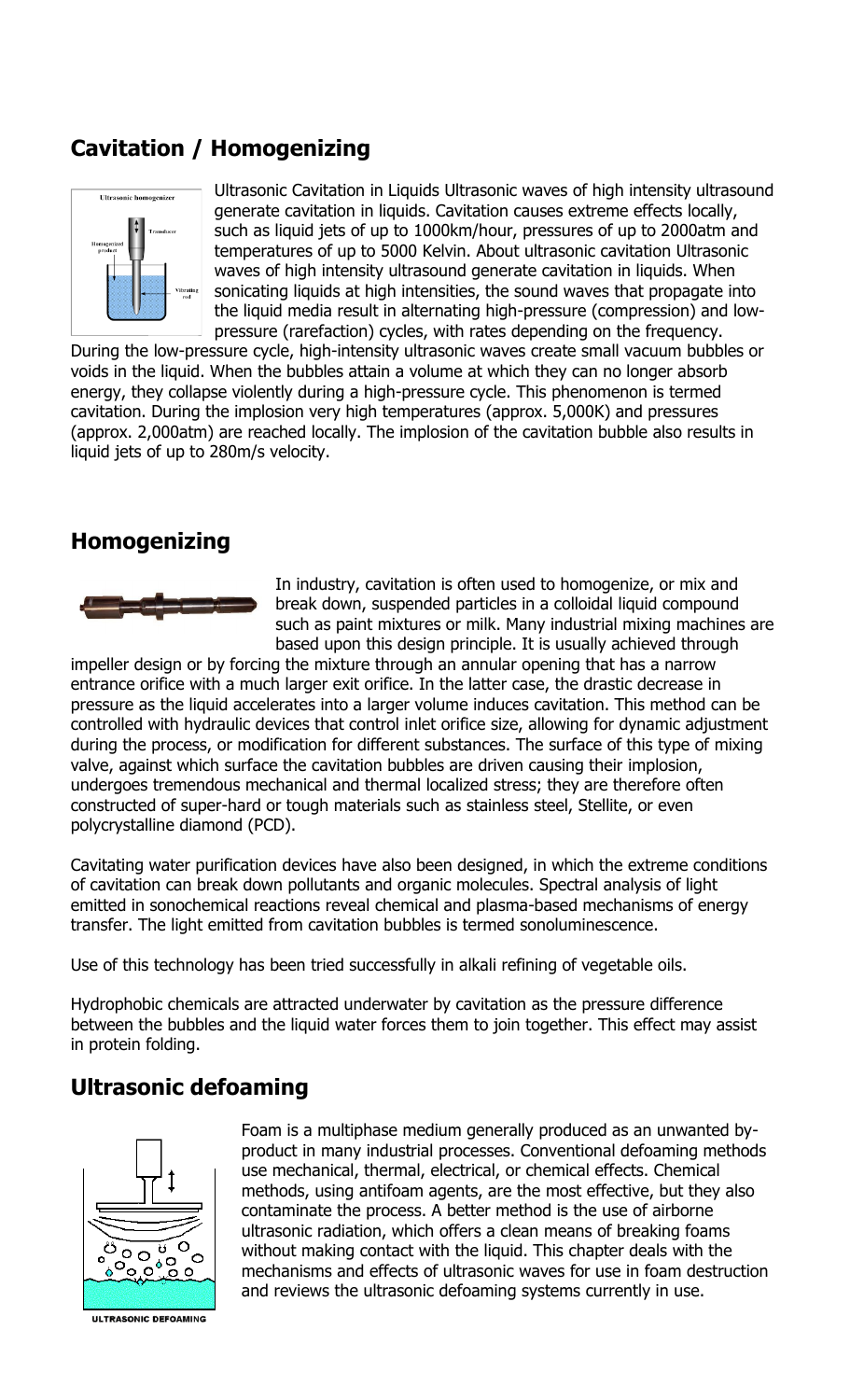# **Ultrasonic sieving**



Ultrasonic sieving frame

Ultrasonic sieve deblending system has revolutionized the way difficult powders are screened on sieve meshes, increasing throughput and allowing accurate separation down to 20 microns. Enabling you to sieve your powders on finer meshes with more accuracy than ever before, and up to 10 times higher output rate.

Using an acoustically developed transducer, the ultrasonic transducer assists a high-frequency vibration to the sieve mesh. The frequency of the vibration breaks the surface tension, making the stainless-steel mesh effectively friction-free and preventing oversized and undersized articles from blinding or blocking the mesh screen. The ultrasonic components could be connected to almost every sieving screen in operation. For new sieving designs there's a simple coupling needed for the transfer of ultrasonic energy.

# **Features**

- **Improve product quality –** Screen powders on meshes as fine as 20 microns without blinding or blocking
- **Increase throughput capacity –** Ultrasonic screening can increase sieving capacity tenfold by enabling powders to pass through faster.
- **Reduce production downtime** Prevent blockages and reduce the frequency with which meshes need to be cleaned.
- **Minimize running costs** Frictionless system eliminates damage caused by mechanical deblending systems.
- **Upgrade existing systems –** Simple retrofit solution for new and existing vibrating sieves and screeners.
- **Ensure consistent quality**. The ultrasonic sifters enable the manufacturer to accurately screen powders on meshes as fine as 20 microns without blinding or blocking.

# **Ultrasonic Atomizing**



An ultrasonic atomizer is a device that converts a normal stream of liquid into a very fine mist. It consists of a generator and a probe. The generator creates vibrations and focuses them at the tip of the sonotrode / horn

As the liquid flows through the sonotrode / horn or is dropped on the face of the sonotrode / horn, it is converted into fine particles (the higher the ultrasonic frequency the finer the particles become).

The ultrasonic atomizer is often used in manufacturing applications, such as coating fabrics, adding moisture to a gas stream and injecting small amounts of a liquid into a reactor.

The ultrasonic atomizer has a power supply that converts low-frequency electrical energy to high-frequency electrical energy. This electrical energy is then converted into mechanical vibrations by a piezoelectric transducer, which is typically made of ceramic. The vibration is sent back to the piezoelectric transducer after it has bounced off the tip of the sonotrode / horn. This increases the strength of the vibration and creates a pumping action that draws liquid toward the center of the sonotrode / horn.

Liquid is introduced to the sonotrode / horn through an inlet on the side, usually by gravity or a low-pressure pump. There are different probes for different applications. A flat tip sonotrode / horn, for example, can focus particles at a specific location. A wide dispersion sonotrode / horn has an extended spray range, making it ideal for coating applications, and a radial sonotrode / horn is typically used to spray the interior walls of bores.

As liquid travels through the sonotrode / horn, it spreads out and becomes flat. The vibrations divide the liquid into individual droplets. The size of the droplet is dependent on the frequency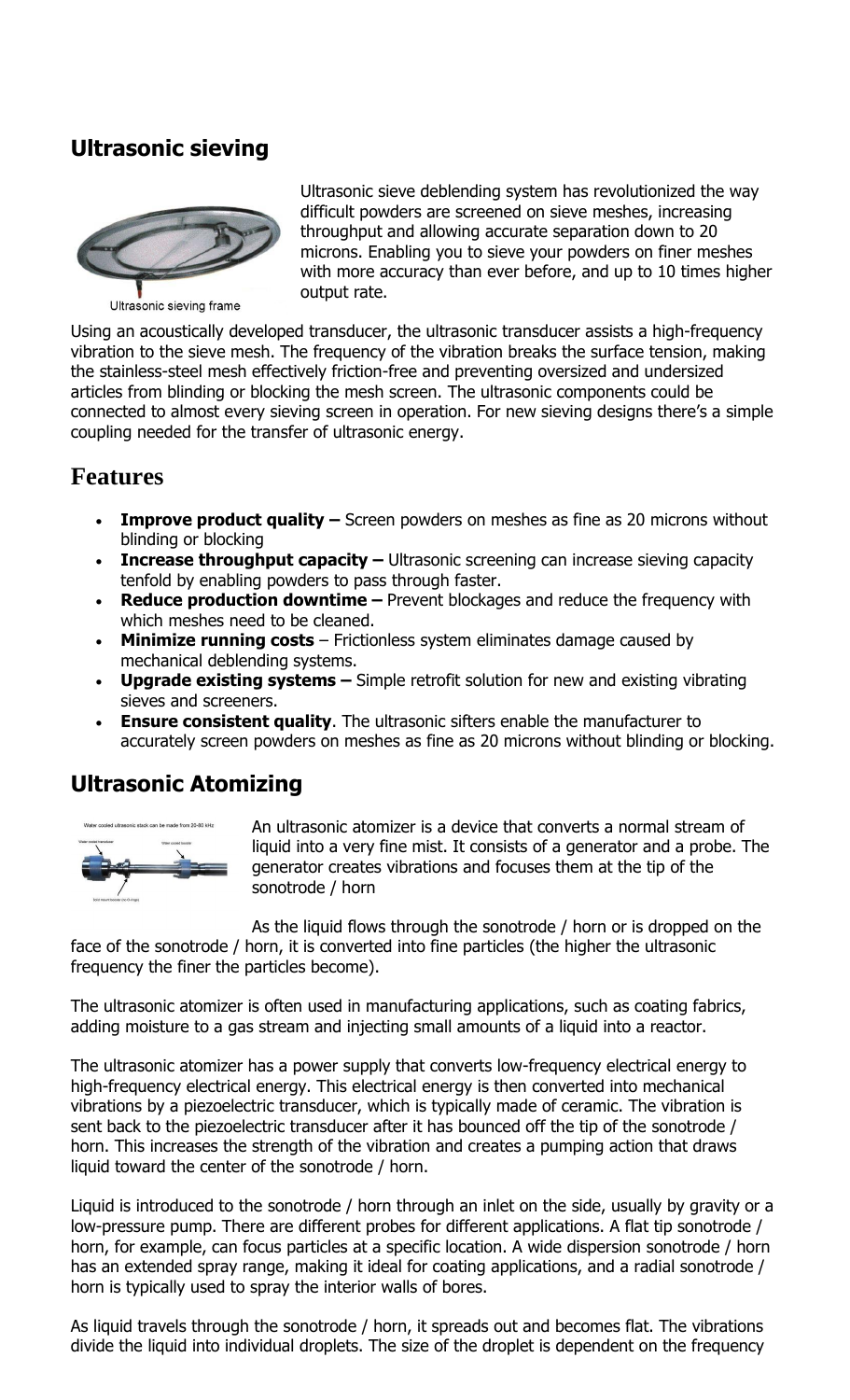of the electrical energy. The greater the electrical energy frequency is, the stronger the vibrations produced by the piezoelectric transducer are.

When the droplets reach the tip of the sonotrode / horn, they are sprayed out. The flow rate of the spray is dependent on the viscosity of the liquid and the electrical energy frequency. The higher the frequency and viscosity, the lower the flow rate.

The ultrasonic atomizer has several advantages over traditional methods used to disintegrate liquids. Since the ultrasonic atomizer can precisely deliver a uniform spray, manufacturers can efficiently use raw materials and reduce pollution. The sonotrode / horn typically doesn't clog and is easily cleaned. This allows for the atomizing of several types of liquids, without the risk of contamination or erosion of the sonotrode / horn. Liquids containing long chain polymers, however, are difficult to atomize because of their strong cohesive properties.

HOWEVER, due to the atomizing is also a cavitation, the sonotrode / horn will over time be warning down due to the cavitation as explained earlier in this document.

# **Ultrasonic Food Cutting.**



Ultrasonic food cutting is a process utilizing ultrasonic *titanium* knives that vibrate at frequencies from 20 to 40 kHz. Applying ultrasonic vibration to a cutting tool creates a nearly frictionless cutting surface which provides many benefits.

This low friction cutting surface can slice a multitude of food products cleanly and without smearing. Very thin slices are also

possible due to the reduced resistance.

Foods containing items such as vegetables, meats, nuts, berries and fruits can be cut without deformation or displacement of the internal product. The low friction condition also reduces the tendency of products like nougat and other soft candies from sticking to the cutting tools, resulting in more consistent cuts and less down time for cleaning.

Because of the advanced process control that is available in ultrasonic generators, cutting performance can be easily manipulated by simply adjusting the equipment parameters.

Bakery products containing cream or sugary layers, as well as other dough or fat-containing foods, like deep frozen fish can be cut or trimmed in a controlled way by ultrasound to produce a quality that is visually appealing.

The cutting geometries of the tools for longitudinal or cross cuts are individually tailored to product requirements.



As a result of ultrasonic vibrations, only slight product residues remain adhered to the sonotrode so that to a certain extent, it demonstrates a self-cleaning action.

Because of the ultrasonic vibrations, cutting sonotrodes work with a lower initial pressure than conventional cutters. At the same time, sonotrode wear is less and the cutting quality is considerably better. In addition, the use of ultrasonic cutting systems has a positive effect on the maintenance and down times of the equipment.

# **Ultrasonic Cutting.**



Ultrasonic cutter vibrates its blade 20,000 - 40,000 times per second (20 - 40 kHz). Because of this movement, the ultrasonic cutter can easily cut resin, rubber (tires), nonwoven fabric and composite materials (wind mill wings production).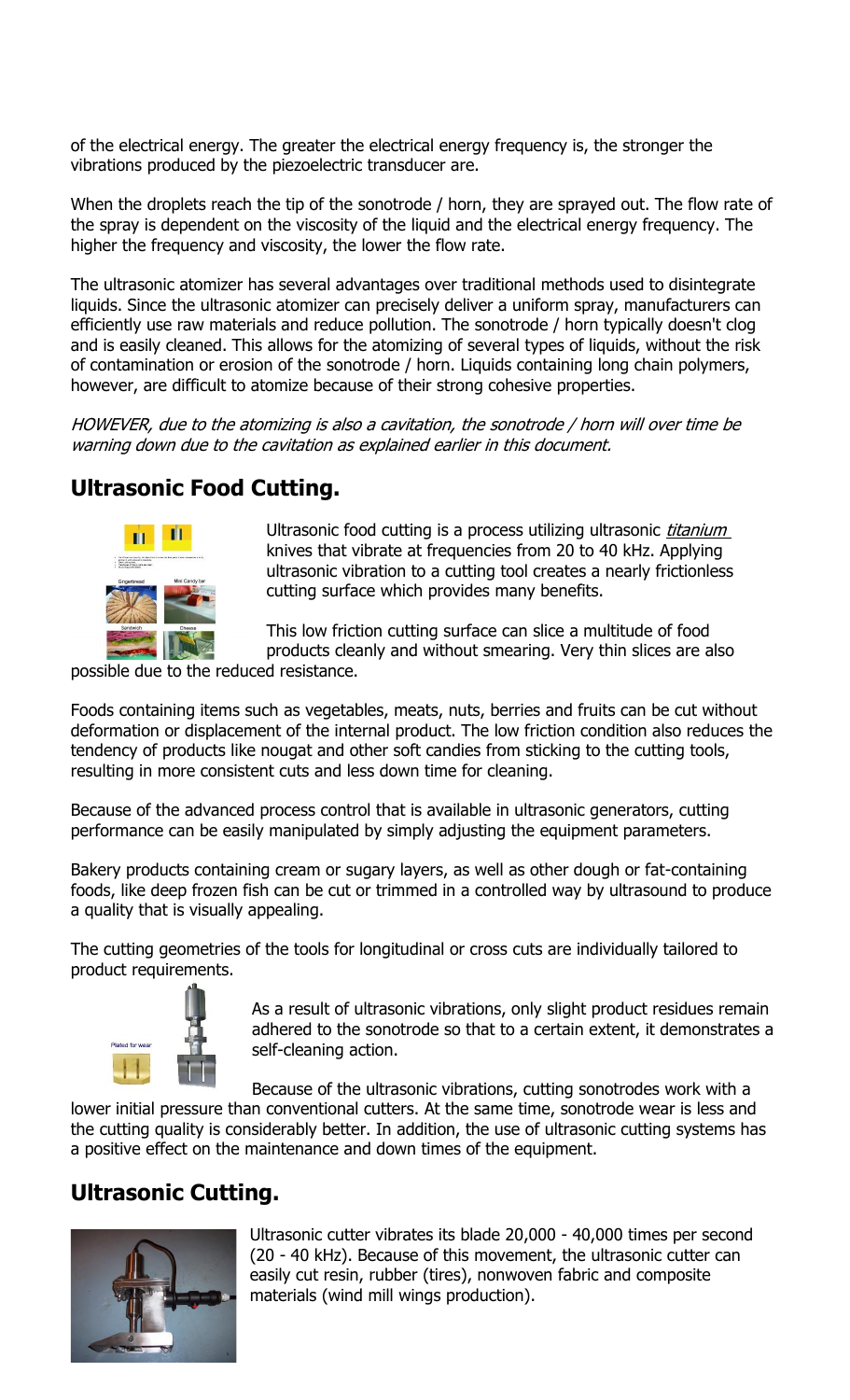Besides being excellent in maintainability, the products are environment-friendly as they do not substantially discharge any crumbs, waste water, noise, or smoke.

Depending on application, cutting can be performed vertically, horizontally or continuously (roll seam sonotrodes) with the appropriate sonotrode design. Sonotrodes / horns used as cutting tools suffer comparatively low wear. Because they are cold, as in the case of ultrasonic cutting and [punching,](https://sonotronic.de/technologies/ultrasonic/ultrasonic-punching) a wide variety of materials can be efficiently processed.

In the textile sector, ultrasonic cutting is distinguished by the fact that the cut edges of the non-woven or fabric do not fray. Instead, they are sealed or fused by ultrasonic technology. Besides which, during cutting desirable material embossing occurs along the cut edges.

The sonotrodes / horns can be flat with a knife below of they can be roller sonotrodes / horns or the can have a "tip" that has a wolfram blade for hard to cut materials.

#### **How does ultrasonic cutter work?**



Each object has its special frequency, by which the object is stable and easy to oscillate. By adding an external force that corresponds to that special frequency, a small force can obtain a large oscillation. This phenomenon is called resonance. The cutting edge is oscillated greatly with the use of resonance.

## **Ultrasonic Machining**



Take your machining capabilities to the next level, along with your bottom line, with ultrasonic assisted tool. The latest in ultrasonic machining technology. Experience unprecedented machining efficiency with high performance ultrasonic milling, grinding, core drilling and light weighting of optical glasses and

ceramics. Ultrasonic oscillation of the tool promotes free cutting of material, greatly reducing the force applied to the tool as well as the workpiece during processing. This reduction in force allows for rapid material removal and faster cycle times as well as reduced tool wear and longer tool life.

**Ultrasonic machining** is a subtractive manufacturing process that removes material from the surface of a part through high frequency, low amplitude vibrations of a tool against the material surface in the presence of fine abrasive particles. The tool travels vertically or orthogonal to the surface of the part at amplitudes of 0.05 to 0.125 mm (0.002 to 0.005 in.). The fine abrasive grains are mixed with water to form a slurry that is distributed across the part and the tip of the tool. Typical grain sizes of the abrasive material range from 100 to 1000, where smaller grains (higher grain number) produce smoother surface finishes.

Ultrasonic vibration machining is typically used on brittle materials as well as materials with a high hardness due to the microcracking mechanics.



Ultrasonic vibration machining physically operates by the mechanism of microchipping or erosion on the work piece's surface. Since the abrasive slurry is kept in motion by high frequency, low amplitude vibrations, the impact forces of the slurry are significant, causing high contact stresses. These high contact stresses are achieved by the small contact area between the slurry's particles and the work piece's surface. Brittle materials fail by cracking mechanics and these high stresses are sufficient to cause micro-scale chips to be removed from its surface. The material as a whole

does not fail due to the extremely localized stress regions. The average force imparted by a particle of the slurry impacting the work piece's surface and rebounding can be characterized by the following equal Rotary ultrasonic vibration machining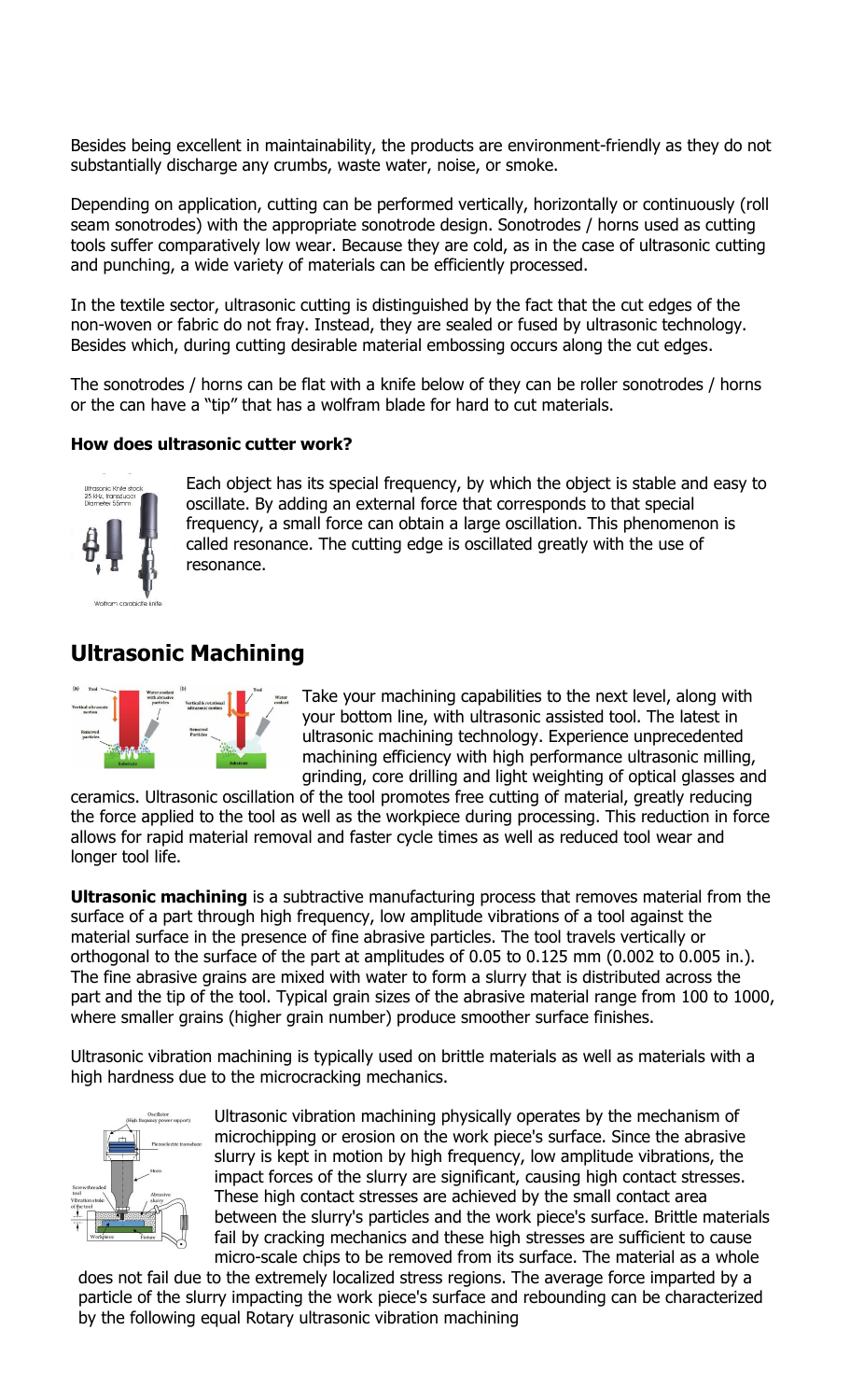In **rotary ultrasonic vibration machining (CNC)**, the vertically oscillating tool is able to revolve about the vertical center line of the tool. Instead of using an abrasive slurry to remove material, the surface of the tool can be *but not a must* impregnated with diamonds that grind down the surface of the part. Rotary ultrasonic machines are specialized in machining advanced ceramics and alloys such as [glass,](https://en.wikipedia.org/wiki/Glass) quartz, structural ceramics, titanium alloys, alumina, and silicon carbide. Rotary ultrasonic machines are used to produce deep holes with a high level of precision.

Rotary ultrasonic vibration machining is a relatively new manufacturing process that is still being extensively researched. Currently, researchers are trying to adapt this process to the micro level and to allow the machine to operate in a milling machine.

### **Chemical-assisted ultrasonic vibration machining**

C**hemical-assisted ultrasonic machining,** a chemically reactive abrasive fluid is used to ensure greater machining of glass and ceramic materials. Using an acidic solution, such as hydrofluoric acid, machining characteristics such as material removal rate and surface quality can be improved greatly compared to traditional ultrasonic machining. While time spent machining and surface roughness decrease with CUSM, the entrance profile diameter is slightly larger than normal due to the additional chemical reactivity of the new slurry choice. In order to limit the extent of this enlargement, the acid content of the slurry must be carefully selected as to ensure user safety and a quality product.

## **Applications**

Since ultrasonic vibration machining does not use subtractive methods that may alter the physical properties of a workpiece, such as thermal, chemical, or electrical processes, it has many useful applications for materials that are more brittle and sensitive than traditional machining metals. Materials that are commonly machined using ultrasonic methods include ceramics, carbides, glass, precious stones and hardened steels. These materials are used in optical and electrical applications where more precise machining methods are required to ensure dimensional accuracy and quality performance of hard and brittle materials. Ultrasonic machining is precise enough to be used in the creation of microelectromechanical system components such as micro-structured glass wafers.

In addition to small-scale components, ultrasonic vibration machining is used for structural components because of the required precision and surface quality provided by the method. The process can safely and effectively create shapes out of high-quality single crystal materials that are often necessary but difficult to generate during normal crystal growth. As advanced ceramics become a greater part of the structural engineering realm, ultrasonic machining will continue to provide precise and effective methods of ensuring proper physical dimensions while maintaining crystallographic properties.

## **Advantages**

Ultrasonic vibration machining is a unique non-traditional manufacturing process because it can produce parts with high precision that are made of hard and brittle materials which are often difficult to machine. Additionally, ultrasonic machining is capable of manufacturing fragile materials such as glass and non-conductive metals that cannot be machined by alternative methods such as electrical discharge machining and electrochemical machining. Ultrasonic machining is able to produce high-tolerance parts because there is no distortion of the worked material. The absence of distortion is due to no heat generation from the sonotrode against the work piece and is beneficial because the physical properties of the part will remain uniform throughout. Furthermore, no burrs are created in the process, thus fewer operations are required to produce a finished part.

# **Ultrasonic Generators**

The ultrasonic generator converts electrical energy from the line which is typically alternating current at 50 or 60Hz to electrical energy at the ultrasonic frequency. This is accomplished in a number of ways by various equipment manufacturers.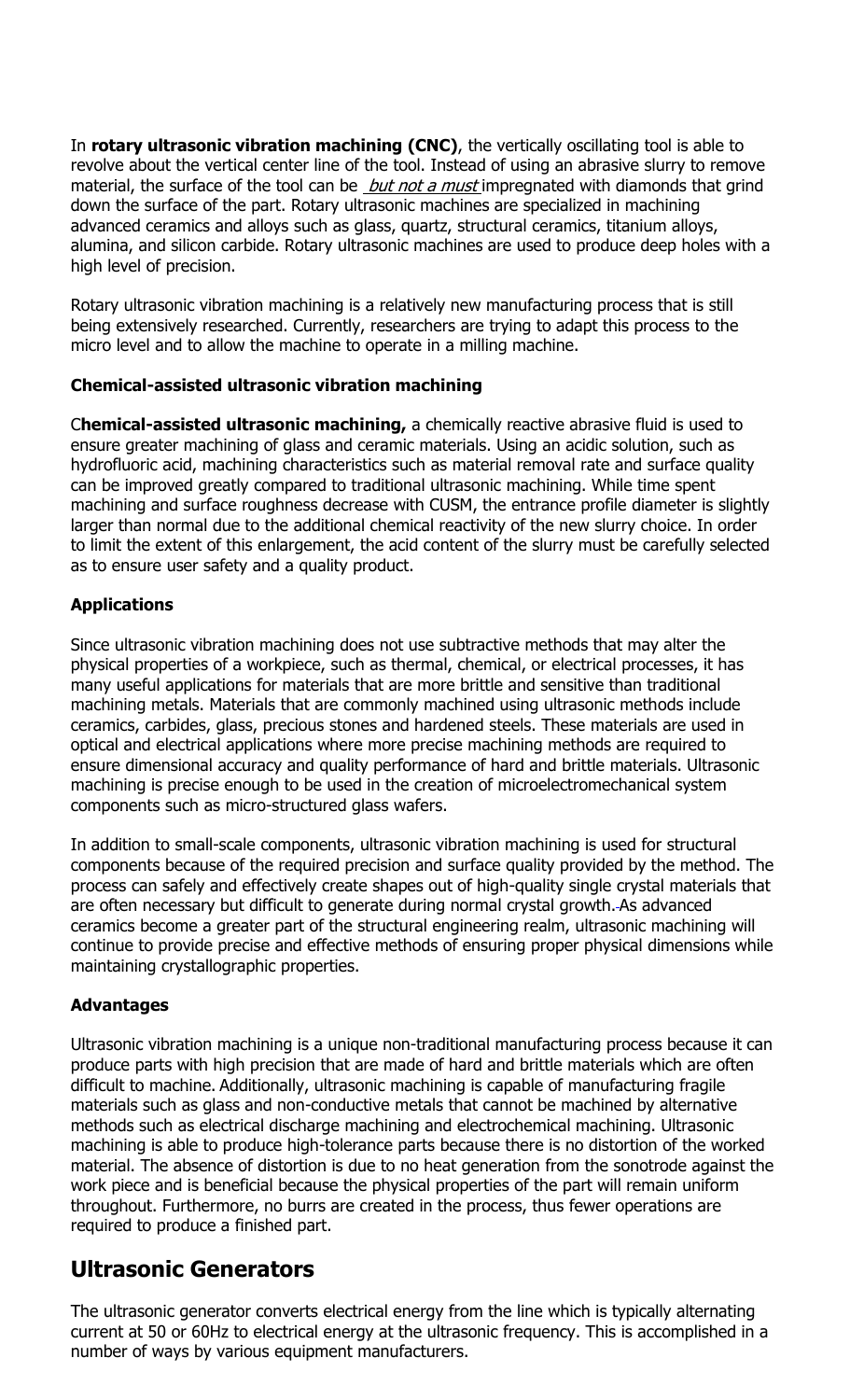Current ultrasonic generators mostly used for broad band frequencies, (serial generator) like cleaning generators.

Voltage generators mostly used for narrow band frequencies (parallel generators) mostly used for welding generators.



There have been several relatively recent innovations in ultrasonic generator technology which may enhance the effectiveness of ultrasonic cleaning equipment. These include square wave outputs, slowly or rapidly pulsing the ultrasonic energy on and off and modulating or "sweeping" the frequency of the generator output around the central operating frequency. The most advanced ultrasonic generators have provisions for adjusting a variety of output parameters to customize the ultrasonic energy output for the task.

## **Square Wave Output**

Applying a square wave signal to an ultrasonic transducer results in an acoustic output rich in harmonics. The result is a multi-frequency cleaning system which vibrates simultaneously at several frequencies which are harmonics of the fundamental frequency. Multi-frequency operation offers the benefits of all frequencies combined in a single ultrasonic cleaning tank.

#### **Pulse**

In pulse operation, the ultrasonic energy is turned on and off at a rate which may vary from once every several seconds to several hundred times per second.



The percentage of time that the ultrasonic energy is on may also be changed to produce varied results. At slower pulse rates, more rapid degassing of liquids occurs as coalescing bubbles of air are given an opportunity to rise to the surface of the liquid during the time the ultrasonic energy is off. At more rapid pulse rates, the cleaning process may be enhanced as repeated high energy "bursts" of ultrasonic energy occur each time the energy source is turned on.

#### **Frequency Sweep**

In sweep operation, the frequency of the output of the ultrasonic generator is modulated around a central frequency which may itself be adjustable.



Various effects are produced by changing the speed and magnitude of the frequency modulation. The frequency may be modulated from once every several seconds to several hundred times per second with the magnitude of variation ranging from several hertz to several kilohertz. Sweep may be used to prevent damage to extremely delicate parts or to reduce the effects of standing waves in cleaning tanks. Sweep operation may also be found especially useful in facilitating the cavitation of terpenes and petroleum-based chemistries. A combination of Pulse and sweep operation may provide even better results when the cavitation of terpenes and petroleum-based chemistries is required. **Frequency and Amplitude** Frequency and amplitude are properties of sound waves. The illustrations below demonstrate frequency and amplitude using the spring model introduced earlier. In the diagram, if A is the base sound wave, B with less displacement of the media (less intense compression and rarefaction) as the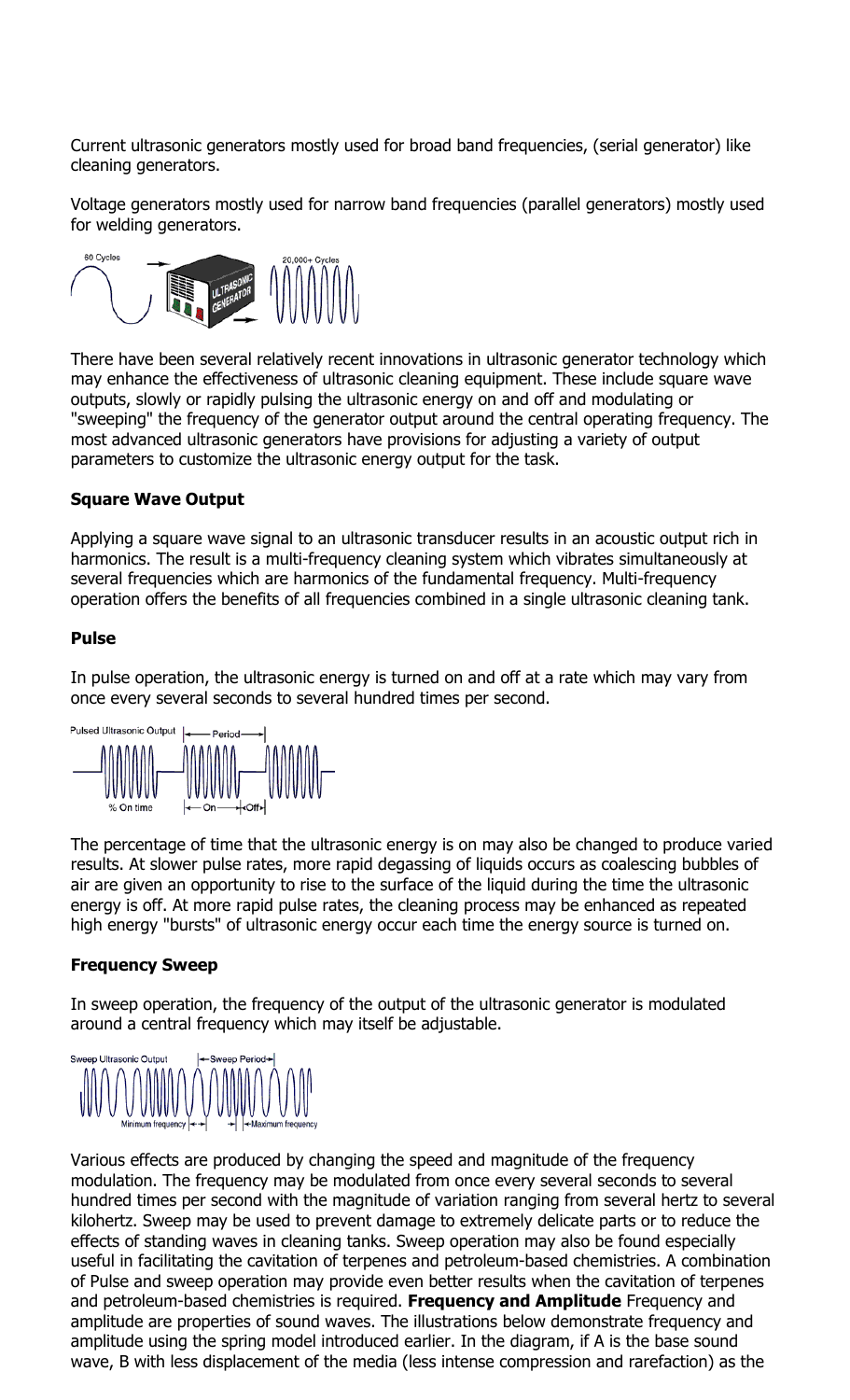wave front passes, represents a sound wave of less amplitude or "loudness." C represents a sound wave of higher frequency indicated by more wave fronts passing a given point within a given period of time.



## **Ultrasonic Transducers**

There are two general types of ultrasonic transducers in use today: Magnetostrictive and piezoelectric. Both accomplish the same task of converting alternating electrical energy to vibratory mechanical energy but do it through the use of different means.

### **Magnetostrictive**

Magnetostrictive transducers utilize the principle of magnetostriction in which certain materials expand and contract when placed in an alternating magnetic field.



Alternating electrical energy from the ultrasonic generator is first converted into an alternating magnetic field through the use of a coil of wire. The alternating magnetic field is then used to induce mechanical vibrations at the ultrasonic frequency in resonant strips of nickel or other magnetostrictive material which are attached to the surface to be vibrated. Because magnetostrictive materials behave identically to a magnetic field of either polarity, the frequency of the electrical energy applied to the transducer is 1/2 of the desired output frequency. Magnetostrictive transducers were first to supply a robust source of ultra-sonic vibrations for high power

applications such as ultrasonic cleaning. Because of inherent mechanical constraints on the physical size of the hardware as well as electrical and magnetic complications, high power magnetostrictive transducers seldom operate at frequencies much above 20 kHz. Piezoelectric transducers, on the other hand, can easily operate well into the megahertz range. Magnetostrictive transducers are generally less efficient than their piezoelectric counterparts. This is due primarily to the fact that the magnetostrictive transducer requires a dual energy conversion from electrical to magnetic and then from magnetic to mechanical. Some efficiency is lost in each conversion. Magnetic hysteresis effects also detract from the efficiency of the magnetostrictive transducer.

# **Piezoelectric**

Piezoelectric transducers convert alternating electrical energy directly to mechanical energy through use of the piezoelectric effect in which certain materials change dimension when an electrical charge is applied to them.



**ically Active Liquid** mm HIHH  $-c$ ssion Bolt 

Above ultrasonic welding transducer Above ultrasonic cleaning transducer